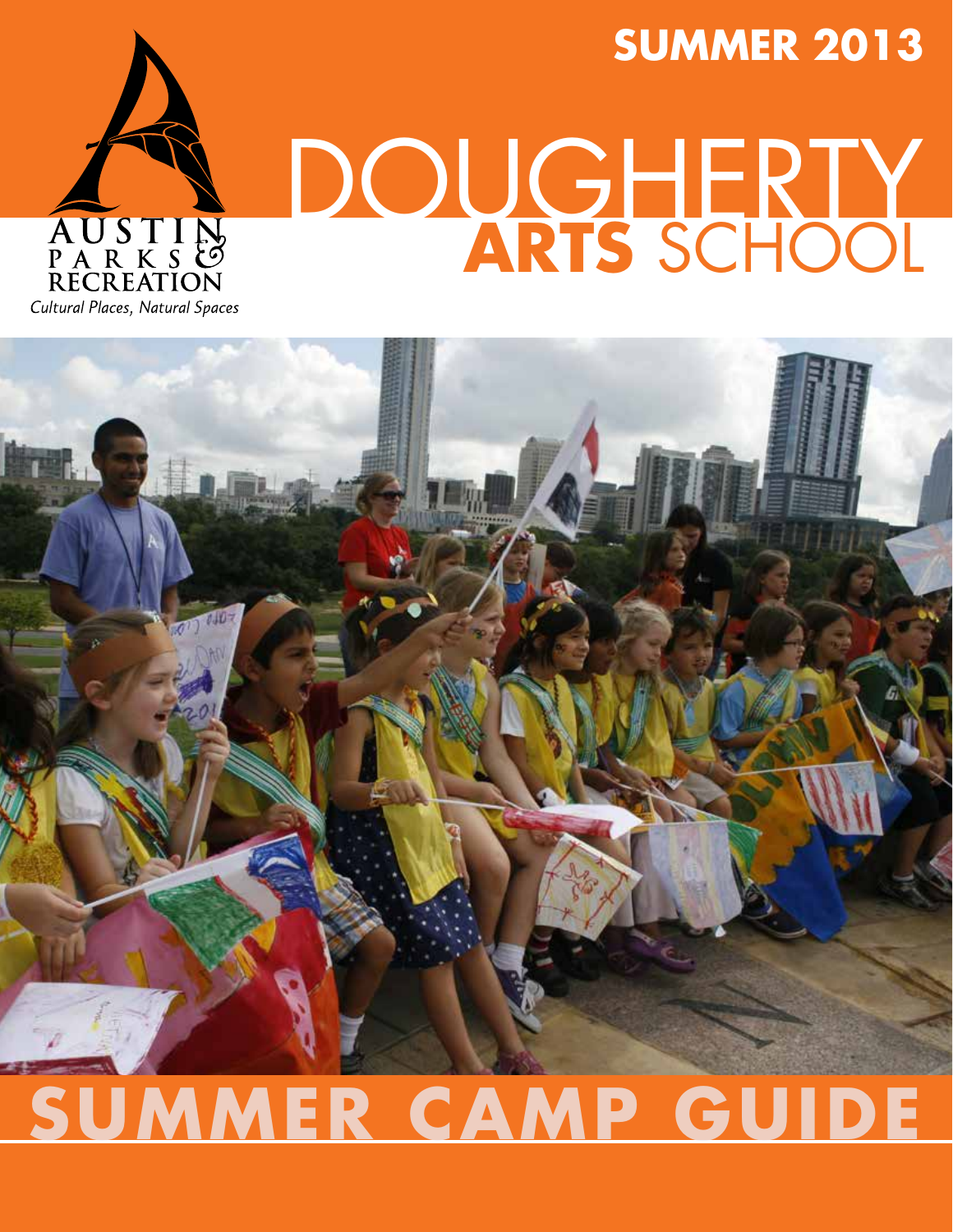#### DOUGHERTY **ARTS** CENTER

The Dougherty Arts Center is an award-winning Cultural Arts Center that offers a variety of visual, performing and digital arts experiences for a broad audience through its three programming venues: Dougherty Arts Center Theater, the Julia C. Butridge Gallery and the Dougherty Arts School.

Over the years, the Dougherty Arts School has received awards from the National Recreation and Parks Association (NRPA), the Texas Recreation and Parks Society (TRAPS), the Austin Chronicle Readers Poll and Austin Family Magazine. In 2006, school staff received two ACE Awards for Creativity from the City of Austin.

The Dougherty Arts Center received *Nickelodeon's* first annual 2008 Parent's award for Best Artsy Class in Austin for teens. The Dougherty also developed the nationally recognized outreach program Totally Cool, Totally Art. Recently, in celebration of July as Parks and Recreation month, Austin's Parks and Recreation Department received the national award for NRPA's 2011 *Rock Your Park* flash mob contest with the Thriller Flash Mob coordinated by the Dougherty.

The Butridge Gallery has received critical attention for its involvement in The Texas Biennial Project in *Art in America*, *San Antonio Current*, *Glasstire* and *Dallas Arts Revue*. In 2007, the Butridge Gallery was awarded Best Independent Project and Best Group Exhibition by the *Austin Critics Table.*

The Dougherty Arts Center Theater has hosted several awardwinning companies including Second Youth Family Theater, Austin Gilbert and Sullivan Society, the Conservatory Dance Theater, Teatro Vivo, Latino Comedy Project and more. The theater is available to new and emerging performance companies, as well as used by local movie companies and nonprofits for film screenings, rehearsals and corporate meetings.

The Dougherty Arts Center was formerly the Navel and Marine Reserve Center, built in 1947. In 1978 the building was dedicated to the City of Austin and named for the late Mary Ireland Graves Dougherty, an active arts advocate.



#### 1110 Barton Springs Road Austin, TX 78704

www.doughertyartscenter.org

#### **Arts Center:**

512-974-4000 Fax 512-974-4005

#### **Arts Center Hours**

| Monday - Thursday | 10 AM - 9 PM    |
|-------------------|-----------------|
| Friday            | 10 AM - 5:30 PM |
| Saturday          | 10 AM - 2 PM    |
| Sunday            | Closed          |
|                   |                 |

#### **Arts School:**

512-974-4040 Fax 512-974-4039

#### **Arts School Registration Office Hours**

| Monday - Thursday | 9 AM - 6 PM    |
|-------------------|----------------|
| Friday            | 9 AM - 5:30 PM |
| Saturday & Sunday | Closed         |

**Photos:** by DAC Staff unless otherwise indicated

You are invited to join the Friends of the Dougherty Arts Center (FODAC). We are a citizen's group who advocates and supports the DAC. Make a difference in Austin's arts world. Join FODAC today!

For more information call 512-974-4000.



The City of Austin is proud to comply with the Americans with Disabilities Act. If you require assistance for participation in our programs or use of our facilities, please call 512-974-4040.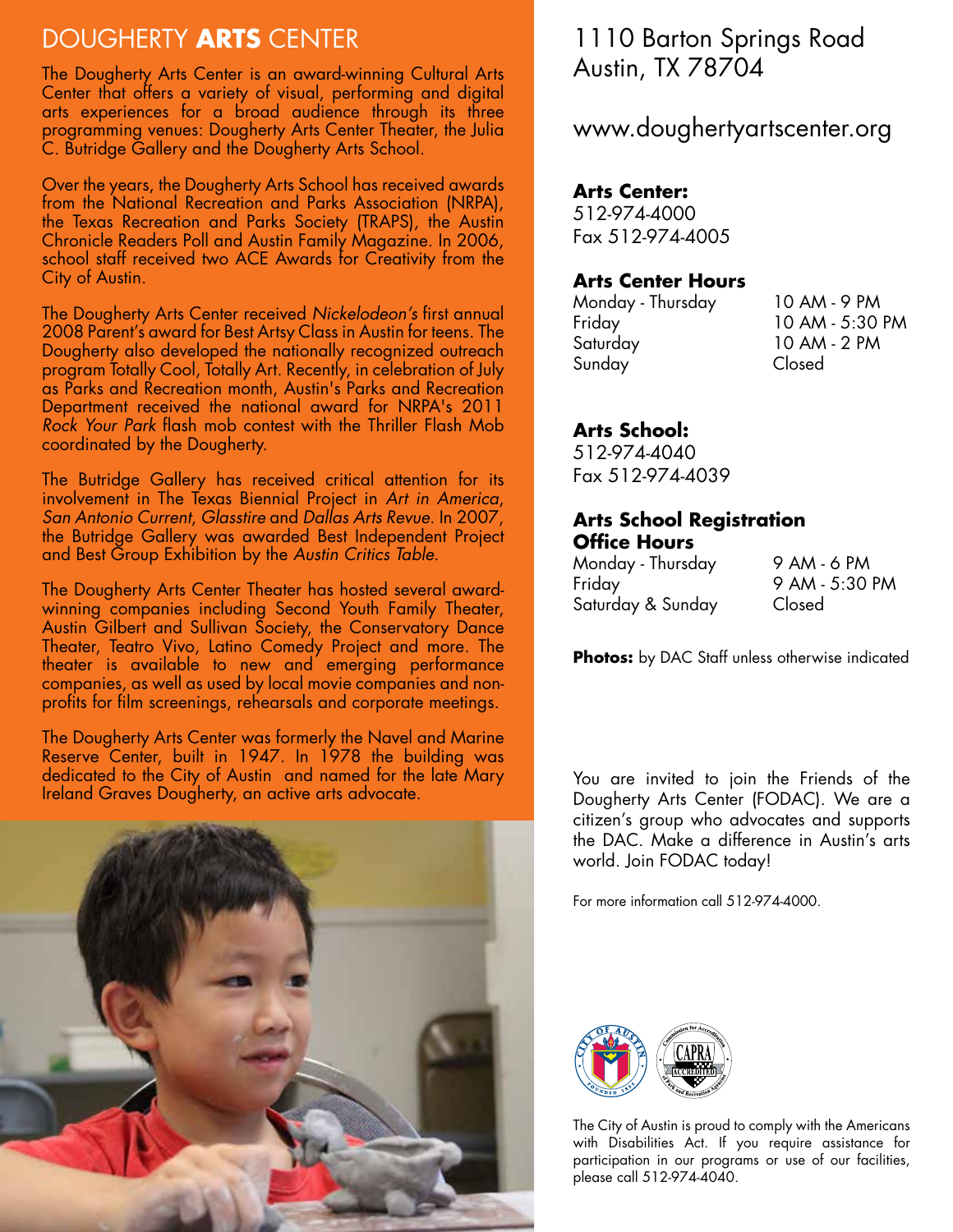

| About                 | page 2 & 3 |
|-----------------------|------------|
| Registration          | page 4 & 5 |
| Summer Arts Adventure | page 6 & 7 |
| Summer Studio         | page 8 & 9 |
| Policies & Procedures | page 10&11 |
| Contacts              | page 12    |

#### **STAFF**

#### **DAC Management Team**

Russell Wiseman, General Manager

Mary Ann Vaca-Lambert, Culture & Arts Education Supervisor

Rachel Crist, Culture & Arts Education Coordinator

Melissa Bartling, Customer Service & Gallery Coordinator

Mary Brogan, DAC Theater & Zilker Hillside Theater Coordinator

#### **DAC Arts School Staff**

Daphne Holland, Culture & Arts Education Specialist Summer Arts Adventure

Nancy Moore, Culture & Arts Education Specialist Summer Arts Adventure

Guiniviere Webb Culture & Arts Education Specialist Summer Studio, Art Plus!

Chadwick Gray Culture & Arts Education Specialist Summer Studio, Art Plus!

Emily Emigh Nelson, Customer Service & Registration Specialist

Lori Luce, School Registrar

Jennifer Cole, School Registrar

Andrea Patin, School Registrar & Studio Monitor Laura Brown, Graphic Designer

#### **DAC Facility Staff**

Brenda Benton, Lead Receptionist

Michael Solvin, Lead Maintenance

Norma Zapata, Lead Housekeeping



#### DOUGHERTY **ARTS** school

The Dougherty Arts School is a community-based arts education organization focused on developing creativity in a multidisciplinary environment.

The Dougherty Arts School's mission is to provide quality and multidisciplinary arts educational programs for all ages through collaborations at all levels by teaching students to become future skilled workers, innovative leaders, and professional artists who make valued contributions to society.

We offer a range of programs for ages three years to senior adults with classes in drawing, painting, darkroom and digital photography, ceramics, jewelry and metals, textiles, artist development, digital design and animation, theatre and more.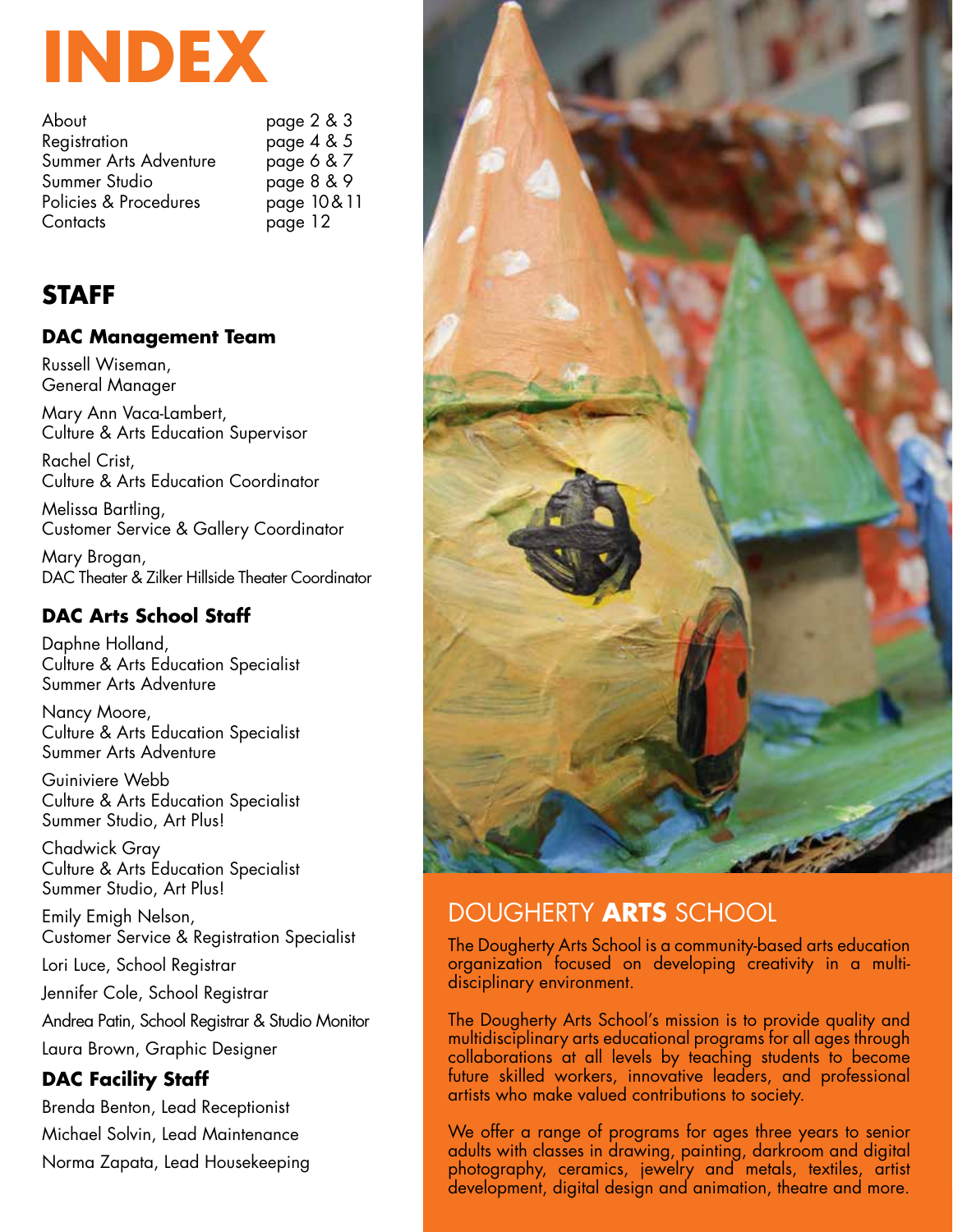## **Summer Arts Adventure**

**Come join our fun and creative camps** where young artists discover their imagination through visual and performing arts! The goal of our camps is to provide an organized and accommodating environment where campers are encouraged to experiment and develop their own ideas with plenty of support from our staff of artists. Daily activities in our 2D/3D visual and performing arts classes reflect the session theme.

Student breaks include active play. Students should bring two (2) healthy snacks (AM, PM), a lunch, water, closed-toe shoes, and appropriate clothing.



**Early Studio** M – F, 7:30AM to 9AM \$54 per session

**Late Studio** M – F, 5PM to 6PM \$36 per session

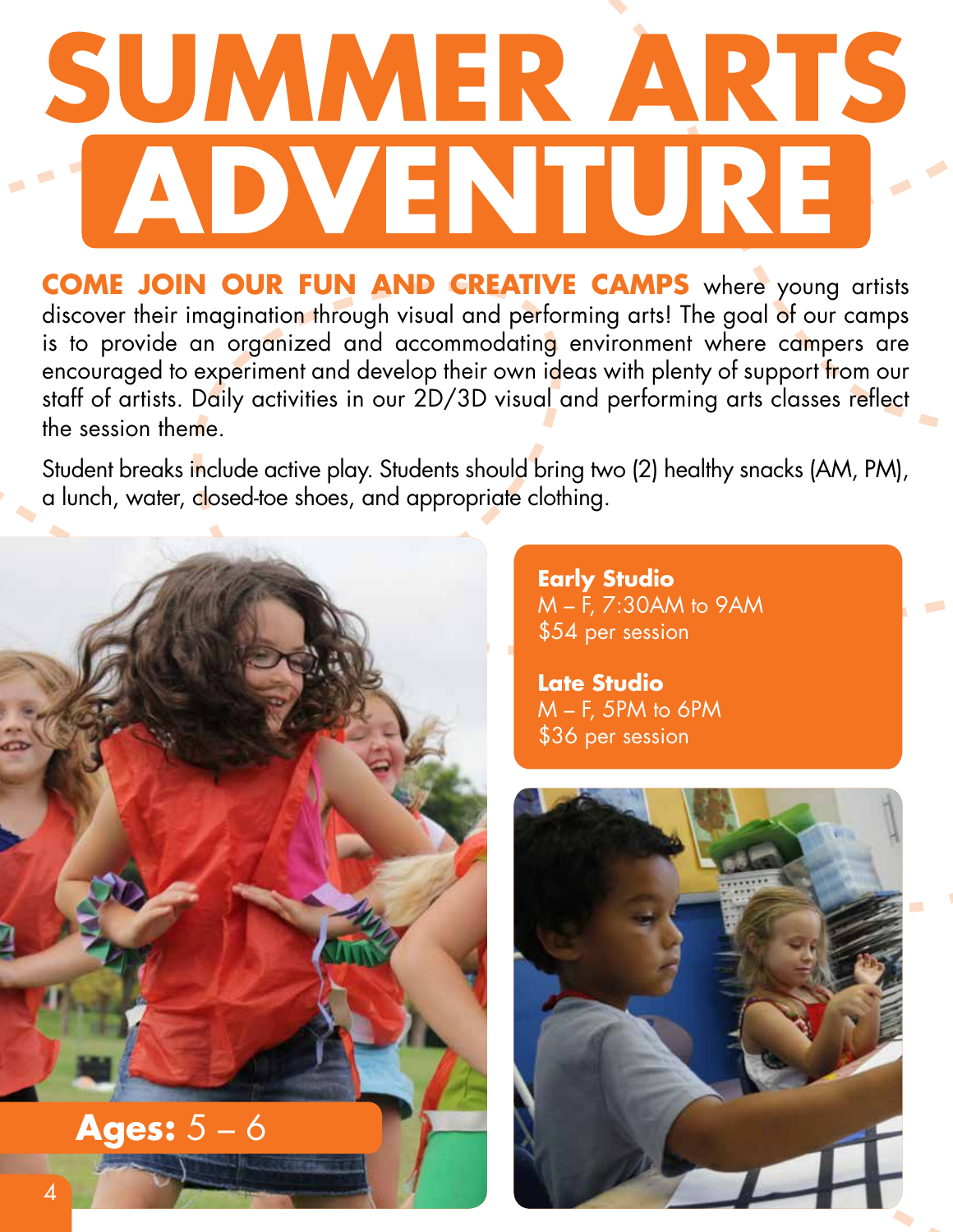

#### **SESSION 1: Jewels of the Nile**

Explore this exciting period in history and uncover the mysteries of Egypt doing different art and drama classes. Your child will travel back in time to a period of pyramids, pharaohs, mummies and magic jewels. June  $17$  – June  $28$  M – F 9AM to 5PM  $$415/2$ weeks

#### **SESSION 2: Fossils & Footprints**

Magnificent dinosaurs once ruled the Earth! During this two week excavation we will jump in our time machines, unearth dusty bones and travel back to the time of the great dinosaurs. Fantastic fossils, cave paintings and ancient legends are some of the projects students will unearth in this camp.

July  $1 -$  July 12  $M - F$  9AM to 5PM  $\frac{1}{2}$  \$373/2weeks

No class on July 4

#### **SESSION 3: Fairytales & Fantasies**

Have you ever imagined yourself a fairytale princess or a crime fighter like Iron Man™? Your child will have the opportunity to explore popular heroes of today, creation myths from the dawn of time and child friendly Brothers Grimm tales. Don't forget your flying carpet! July  $15 -$  July  $26$  M – F 9AM to  $5PM$  \$415/2weeks

#### **SESSION 4: Mermaids, Pirates and Beaches, Oh My!**

Surf's up! Sail away and explore the far reaches of the deep blue sea where ocean reefs, tropical fish and exotic sea shells wait to be discovered. Our submarine waits to dive into the ocean and explore rich marine life, mystical mermaids and sunken treasure. Argh Matey!

July 29 – August 9  $M - F$  9AM to 5PM  $$415/2$ weeks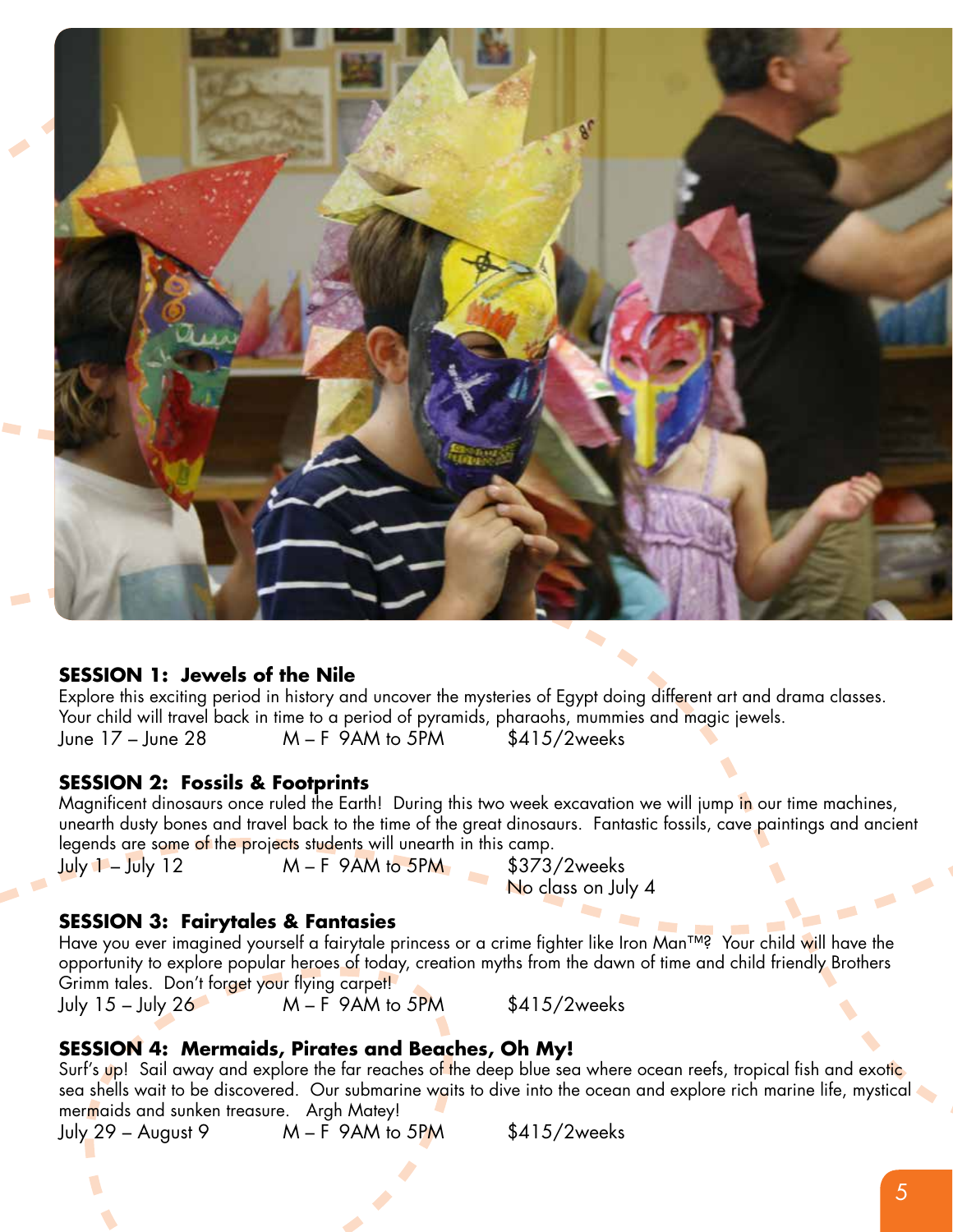## **Summer Studio Art Plus!**

#### **Born For Art! (BFA) and Made For Art! (MFA) Summer Studio**

provides a structured, yet artistically energized and rewarding experience for students. The goal of this year's programming is to explore visual arts lessons and activities that integrate exciting subjects, plus special events, guest artists and speakers, and student portfolios!

BFA camp's daily activities reflect the session theme in 2D/3D visual arts, performance, and media arts classes held in the DIY Lab.

MFA camp's daily activities reflect the session theme in 2D/3D visual arts and media arts classes held in the DIY Lab.



**Early Studio** M – F, 7:30AM to 9AM \$54 per session

**Late Studio** M – F, 5PM to 6PM \$36 per session



**BFA – Born for Art! Ages:** 7 – 8, Students are grouped by age.

**MFA – Made for Art! Ages:** 9 – 12, Students are grouped by age.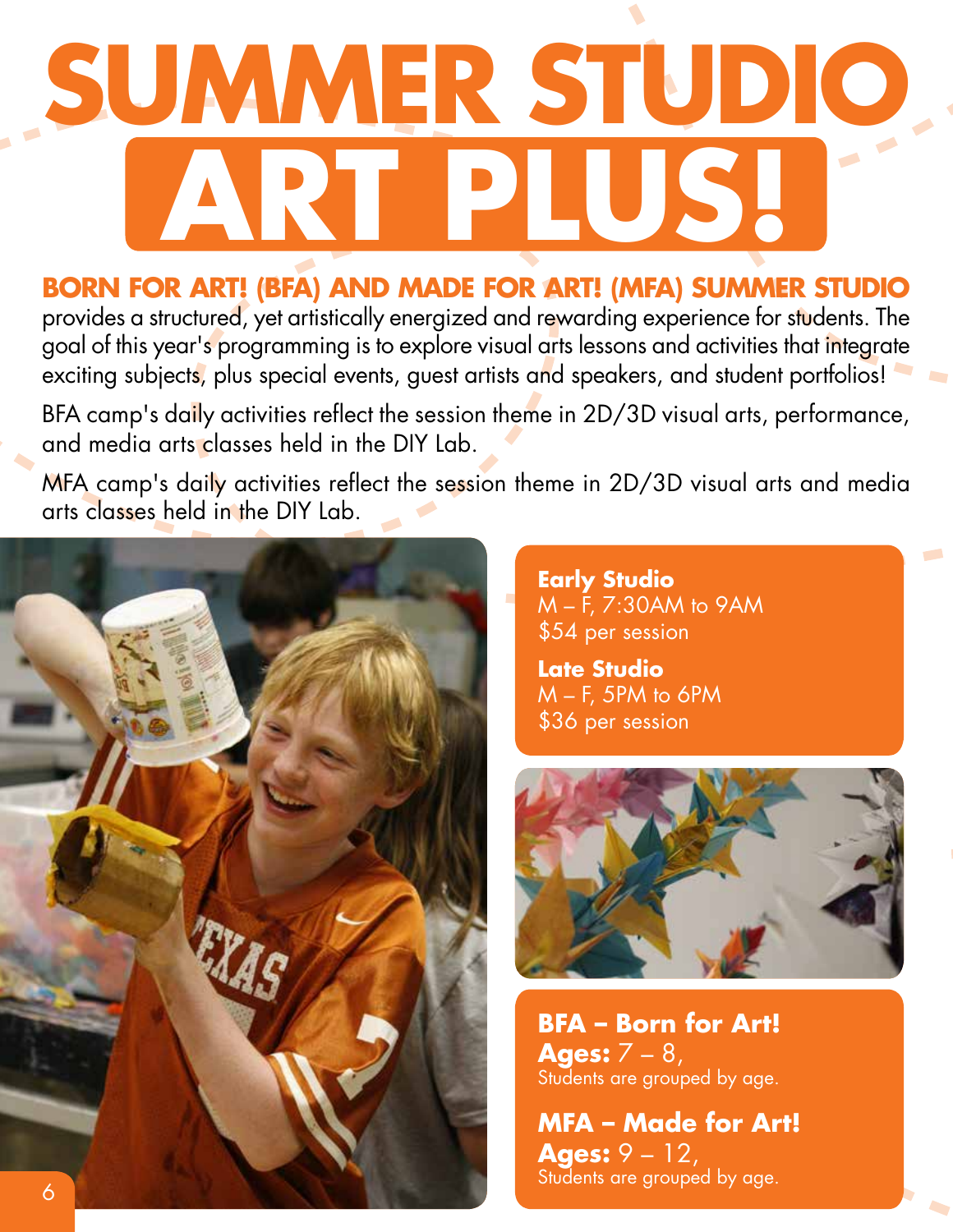

#### **SESSION 1: Upcycle It Austin!**

Come play with recycled and upcycled materials, create a huge outdoor art work, and get together with other engineering minds to make art about Austin's cool urban culture. Meet real studio artists who work in Austin, and learn exciting new techniques from the pros.

June  $17 -$  June  $28$  M – F 9AM to 5PM  $$415/2$ weeks

#### **SESSION 2: This Fragile Earth**

Make a difference through art! Learn about the impact of life on Earth, find out about ancient earthworks and cave paintings, develop a practice to help save your favorite animals through environment-based artworks. You will create and launch your own art campaign while practicing printmaking, photography, t-shirt making, sculpture, and more. July  $1 -$  July  $12$  M – F 9AM to 5PM  $$373/2$ weeks

No class on July 4

#### **SESSION 3: Art Crime Scene**

You will be a part of a CSI art team and an artist expert in this two week romp through the history of famous art heists and misadventures. Learn about provenance, practice real crime scene detection techniques, and then decide for yourself whodunnit?<br>July 15 – July 26

 $M - F$  9 AM to 5 PM  $$415/2$ weeks

#### **SESSION 4: Don't Be Afraid of the Dark**

What lurks in the shadows? Explore the night and use fun and innovative materials that glow, shimmer, and shine. Find out more about the mysterious creatures of the night while learning about photography, painting, manga, sc<mark>ul</mark>pture, and more.<br>July 29 – August 9

 $M - F$  9 AM to 5 PM  $$415/2$ weeks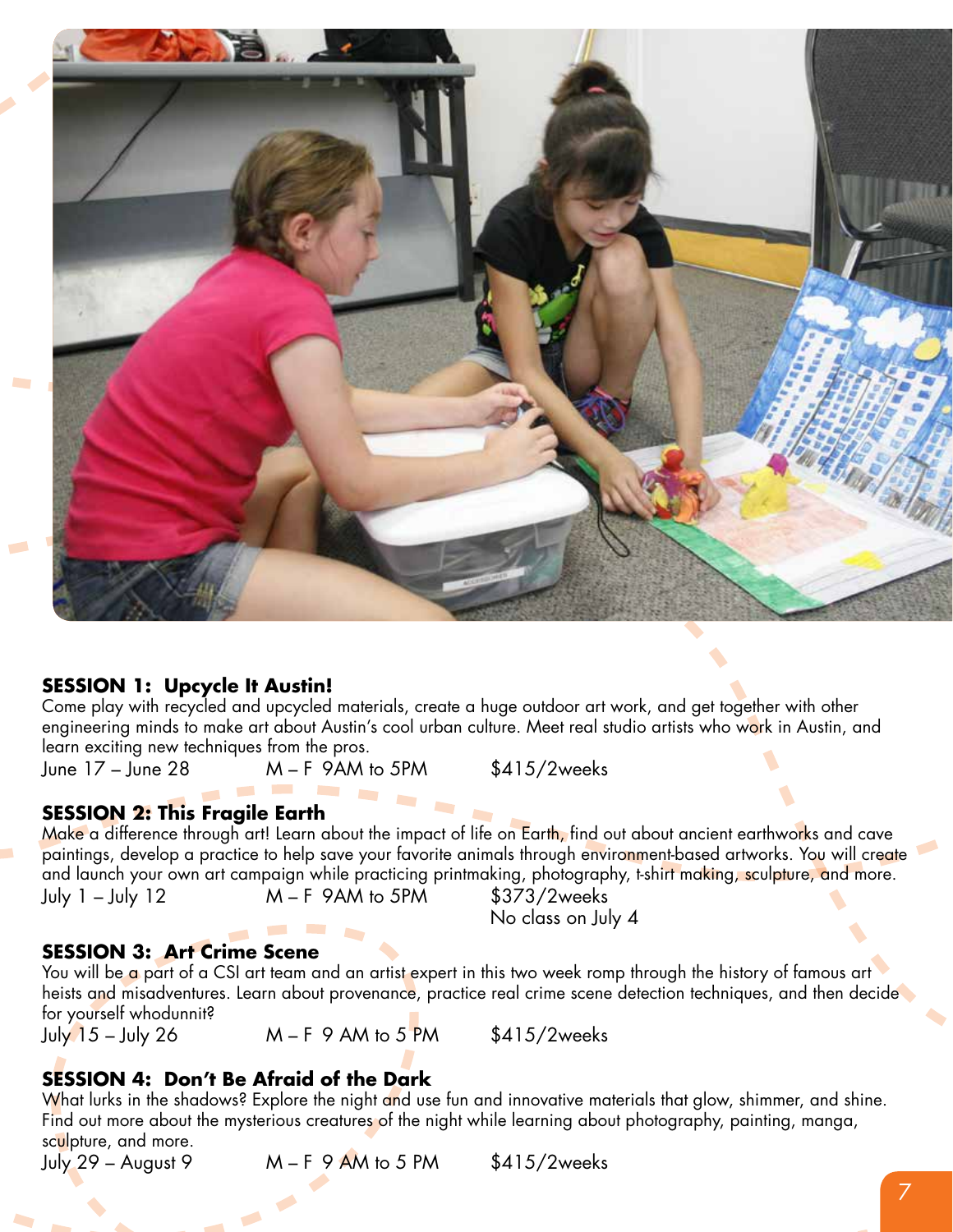### **summer CAMP 2013 Registration PROCEDURES Summer Camp Registration Opens February 23, 9AM**

#### **Quick Form Check:**

- **• 'Quick Form Check' runs from January 22 – February 14.**
- This is an optional, but highly recommended step, particularly for those planning to participate in the walk-in registration on February 23rd. The Quick Form Check is not 'early' registration, and will NOT increase chances of getting a spot in camp. However, visiting a registrar to review your registration form in advance will streamline the first day of registration.
- • Registration forms will be available at the school and online. Complete your registration form prior to February 14th, and bring it to the School Office for a registrar to review. We will:
	- Review the waiver to ensure all the required sections are complete.
	- Answer questions about camps, themes, ages, groups, early and late studio, and assist in completing the registration form.
	- • Calculate fees, tell you about deposit and payment options including the process for third party payers.
	- If you have enrolled in a class this school year and already have a registration form on file, you may simply review and update the waiver. We will give you a new page on which to list your camp selections.
- Once your registration form is complete, we will stamp it as 'reviewed' and return it to you to bring in with your payment on February 23rd. The Arts School cannot accept or hold registration forms prior to February 23rd, but we encourage the Quick Form Check to minimize your time in line on the first day of registration.

#### **Please Note The Following Information:**

- Registration start time is determined by the school office clock. Registrations delivered prior to 9AM will be returned without being processed.
- 
- Registrations that are received in duplicate (telephone and mail, etc.) will be date/time stamped the latest time received.
- • We are unable to accept fax registrations on the first day of registration.
- Registrations are date/time stamped and processed in the order received. Payments will be processed and registration confirmation packets with receipts will be emailed within approximately two (2) weeks of



registration. If a class is full, the student will be placed on the waiting list and the parent will be notified by telephone.

If a registration was paid by check, and the class is full, the student will be placed on the waiting list, and the check will be refunded, which may take 4 – 6 weeks to process. We do not require a deposit to remain on the waiting list. If a spot opens up in a camp, the first person on the waiting list will have a short deadline to accept the spot and make a payment.

#### **Payment information**

- **Summer Camp(s), Early and Late Studio(s) can be paid in full at the time of registration to secure a space in a session, OR**
- **Summer camp(s) can be secured with a \$35.00 non-refundable deposit per session per child; with the remaining balance due fourteen (14) days prior to the first day of the camp session. Unpaid students are dropped from the roster without refund thirteen (13) days prior to the first day of the camp session. If you are adding Early and/or Late Studio(s) to your Summer Camp(s), then payment is due at the same time as your Summer Camp balance for each session.**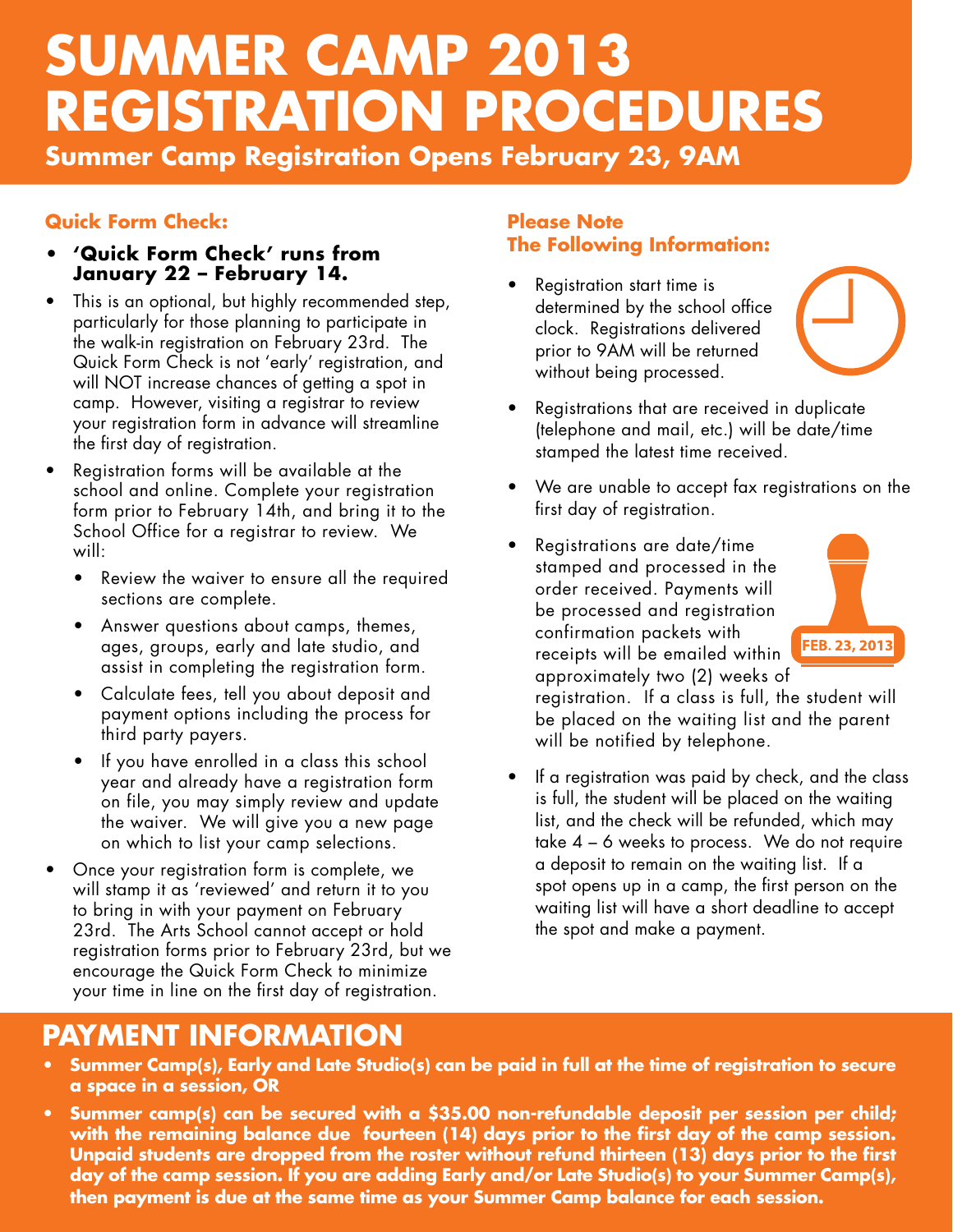Please select one method of registration, by either: WALK-IN, PHONE, OR MAIL *Submitting more than one registration form will result in a delay or error with your registration.*

#### **Walk-in Registrations:**

• Registration begins at 9AM on Saturday, February 23, 2013 at the Dougherty Arts School entrance facing Butler Park.



- Registration forms will be available online and at the school prior to, and throughout registration. We accept check or credit card payments in the first week of registration. We are unable to accept cash in the first week.
- We will begin assisting customers at 9AM sharp. Children's art activities will be offered in the building while parents are registering their children for summer camp.

#### **Mail Registrations:**

Registrations received via mail after 9 AM on Saturday, February 23, 2013 will be date/time stamped the time the registration is delivered to the

school office. We do not use postmarks. If the mail does not arrive before the Dougherty closes at 2PM on the 23rd, it will be delivered, and date/time stamped on Monday, February 25th.

Mailed registrations require check or credit card payment to secure a spot in the class. Early registrations will be returned. Do not send cash.

**LACH SESSION** 

#### **Phone Registrations:**

- Registration begins at 9AM on Saturday, February 23, 2013.
- Messages left prior to 9AM will be returned after 12PM, and will be processed in the date/time order completed by the registrar, not the time on the voice mail.



- The ONLY telephone number to call for information or registration is: **512**-**974-4040, extension 0** to reach the registrar. No other extension can assist with registrations or messages for the school staff.
- If all operators are on other calls, the phone system gives the option to leave a voice mail message. Messages left on voice mail will be returned after 12PM, and will be processed in the date/time order completed by the registrar, not the time on the voice mail.
- You may also hang up and re-dial **512-974-4040, extension 0**, until you receive a live operator. The phones are typically busy the first hour of the first day of registration.
- Payment must be made by credit card to secure a spot in the class. Registrations received by telephone also require a waiver (front page of the registration form) to be received in the school office within seven (7) days of the registration.

| <b>Early Studio:</b> $M - F$ , 7:30AM to 9AM $$54$ per session |                  |
|----------------------------------------------------------------|------------------|
| <b>Late Studio:</b> $M - F$ , 5PM to 6PM                       | \$36 per session |

| <b>SESSIONS</b> | <b>DATES</b><br>Mon - Fri | <b>Summer Arts</b><br><b>Adventure</b><br><b>9AM - 5PM</b> | <b>Summer Studio</b><br><b>Art Plus!</b><br><b>9AM - 5PM</b> |
|-----------------|---------------------------|------------------------------------------------------------|--------------------------------------------------------------|
|                 | $6/17 - 6/28$             | $$415/2$ weeks                                             | $$415/2$ weeks                                               |
| $\overline{2}$  | $7/1 - 7/12$              | \$373/2 weeks<br>No class on July 4                        | \$373/2 weeks<br>No class on July 4                          |
| 3               | $7/15 - 7/26$             | $$415/2$ weeks                                             | $$415/2$ weeks                                               |
| 4               | $7/29 - 8/9$              | $$415/2$ weeks                                             | $$415/2$ weeks                                               |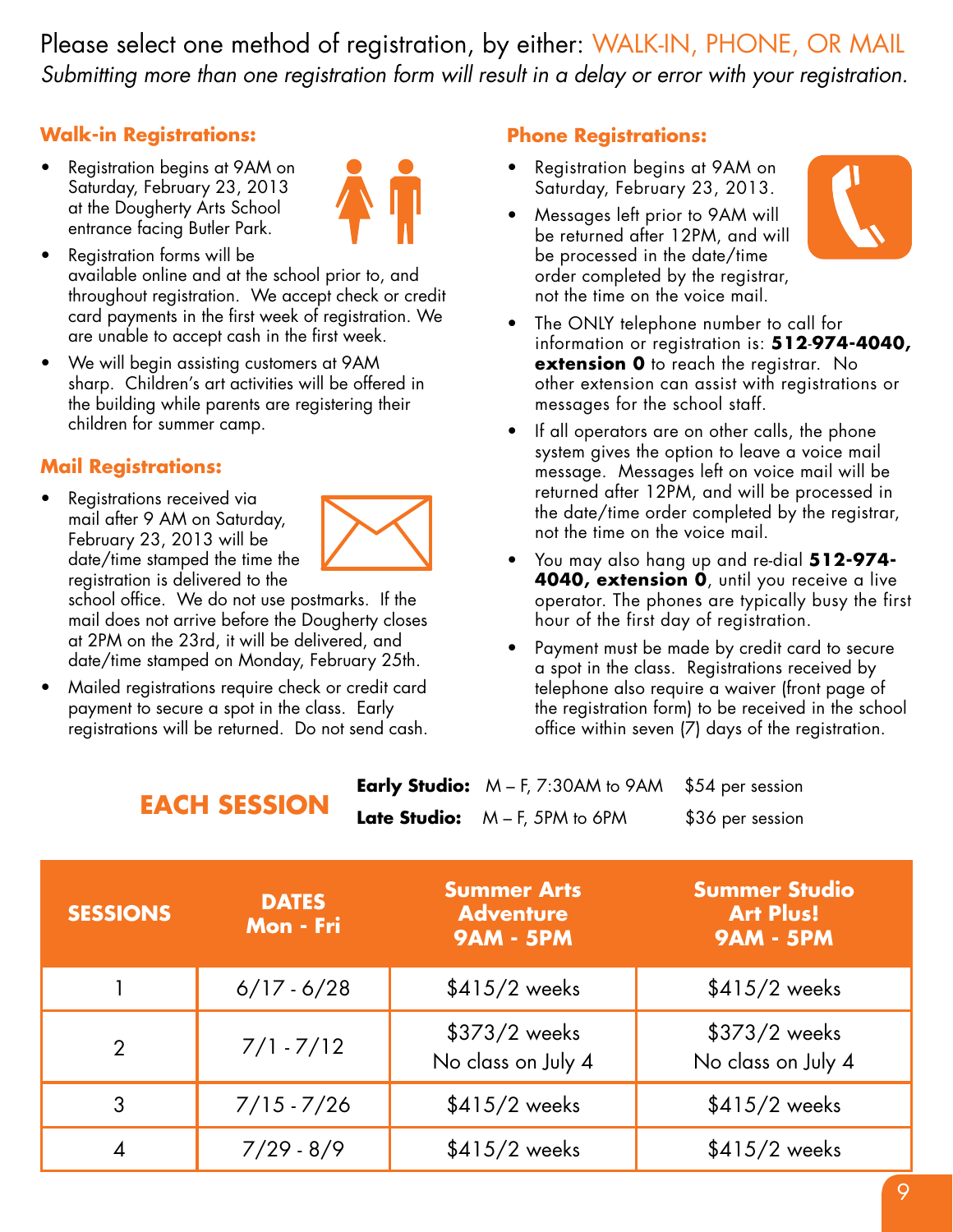Youth Summer Camp Guide Enrollment Policies and Procedures

#### **Registration**

#### **When can I register?**

Registration dates are located on the back cover of the brochure, on the Dougherty Arts School website www.doughertyartscenter.org, and are also posted in the registration office. Each participant must complete a registration form (front and back) on the Dougherty Arts School website. Full payment is required to secure a spot in the class. Registrations will be accepted in person at the Dougherty Arts School, by fax or by telephone. No registrations or faxes will be accepted prior to 9AM on the first day of each registration date (refer to registration dates prior to submittal). Registrations received prior to 9AM on the first day of registration will be returned without being processed.

#### **Enrollment Criteria**

Students must be potty-trained prior to enrollment and have the maturity level to work in a classroom setting. Students and parents must follow the City of Austin, Parks Department, and Dougherty Arts School policies regarding safety, discipline, enrollment and programming which are printed in the City of Austin Childcare Ordinance, registration materials, and parent guides. Enrollment is secured with full payment for the class. If payment is not received by the due date, the spot will be offered to another child on the waiting list.

#### **Parent's Handbook**

For Summer Camps, parents will receive a Parent's Handbook emailed with their confirmation packet. Parents are asked to review the program information about our safety and discipline guidelines before their child arrives for class or camp at the Dougherty Arts School.



#### **Payment/Refund**

#### **Youth Summer Camp Payment Options**

- Summer Camp(s), Early and Late Studio(s) can be paid in full at the time of registration to secure a space in a session.
- **or**
- Summer camp(s) can be secured with a \$35.00 non-refundable deposit per session per child; with the remaining balance due fourteen (14) days prior to the first day of the camp session. Unpaid students are dropped from the roster without refund thirteen (13) days prior to the first day of the camp session. If you are adding Early and/or Late Studio(s) to your Summer Camp(s), then payment is due at the same time as your Summer Camp balance for each session.

#### **Cancellation/Refunds/Make-ups**

**Program attendance is the responsibility of the participant.** Failure to attend a class does not entitle a participant to a transfer, make-up, prorate or refund. Registration fees are refundable in full only if the Arts School has cancelled the class. Registrations cancelled at least seven (7) days prior to the first day of class may be issued a refund, minus a \$35 non-refundable deposit. If the receipt amount is \$35 or less, the refund will be half of the class fee. **No refunds are issued for registrations that are cancelled without seven (7) days advanced notice of the**  first class day. Refunds are issued to the charging credit card, by check from the City of Austin (please allow 4 - 6 weeks for processing) or you may apply the credit to your account, which may be used by any immediate family member for any program offered at the Dougherty Arts School for up to one year. Please note that refunds under \$10 will only be made to the charging credit card or to credit your account. We are sorry that we are unable to process refund checks under \$10 at this time. There is a \$25 cash fee on all returned checks.

#### **Transfers**

A transfer requires a cancellation and re-registration into another class. All procedures listed for cancellations apply to transfers. Failure to attend a class does not entitle a participant to a transfer, make-up, prorate or refund. If the Dougherty Arts School cancels a class due to low enrollment and you wish to transfer to another class you will not have to pay the \$35 non-refundable deposit. A student wishing to transfer from one class to another with the same instructor and without affecting the minimum enrollment may do so only once during a session without penalty two days before the first class meets.

#### **Waiting Lists**

One way to deliver quality service is by limiting the class size to provide a good student/teacher ratio. If a class has reached the maximum limit, names are placed on a waiting list and students are called as openings become available. Students will be notified by telephone if the class is full and has a waiting list.

#### **Youth Late Pick-up Fees**

Program hours are exact class times. Students may be dropped off no more than ten minutes before the start of class or camp. If you arrive prior to this, you must wait with your child until the drop-off time when classrooms open. Pick-up time is promptly at the end of class (you may pick up your child earlier, if you like). Late fees begin accruing as soon as the class ends. The late pick-up fee is \$5 for the first 15 minutes past the end of class and \$5 for each 5 minute interval thereafter. Early and Late Studios are offered for some camps (ages 5 and older) for an additional fee. Late fees apply to the Late Studios as well. Please help ensure the safety of your child by dropping off and picking up within camp/class program hours.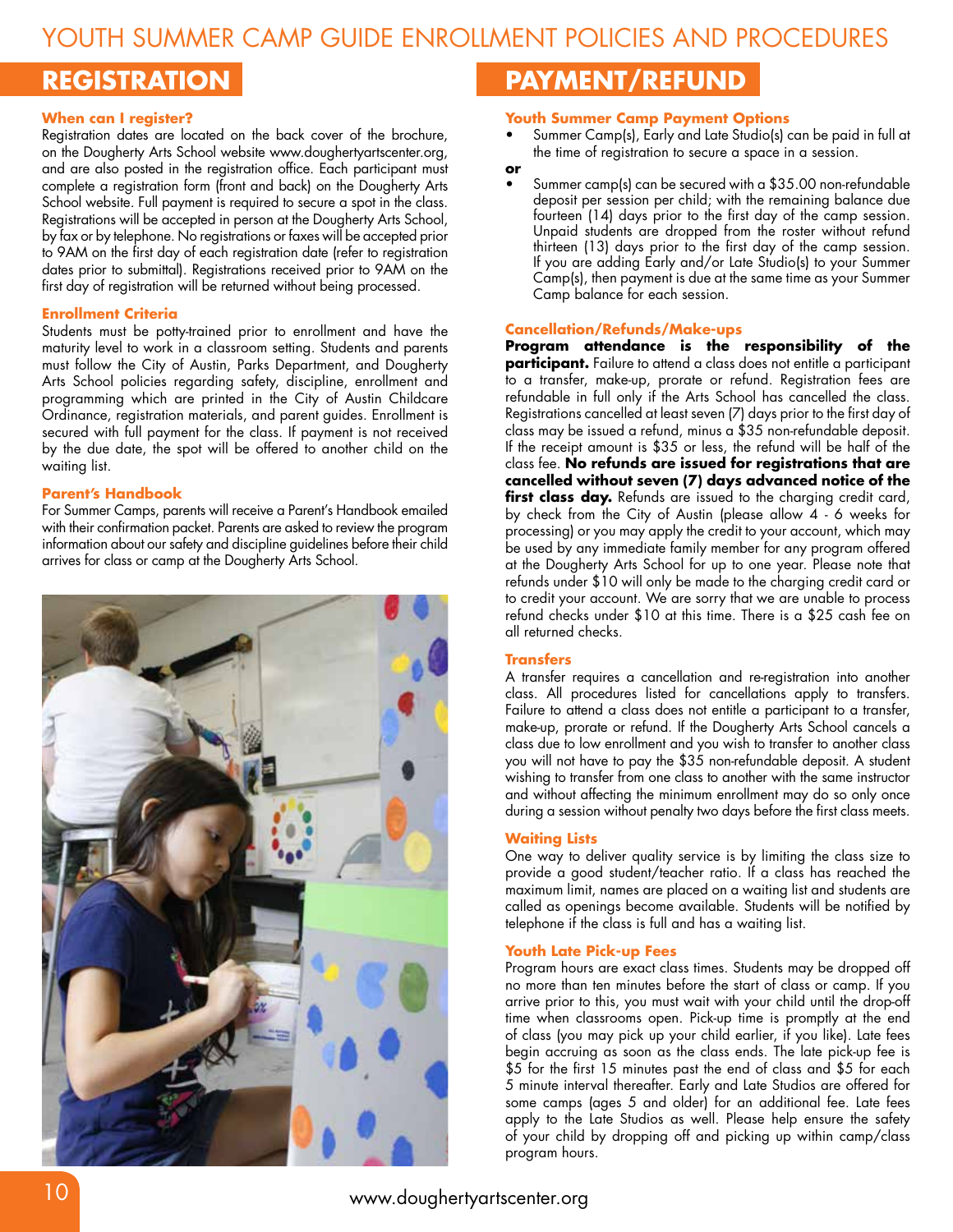#### Youth Summer Camp Guide Enrollment Policies and Procedures

#### **Safety**

#### **Childcare Standards Ordinance**

Children's programs/activities supervised by the Austin Parks and Recreation Department and requiring enrollment/registration in order to participate are not licensed by the state; but follow Local Standards of Care as adopted in the City of Austin Ordinance No. 20120426-123. A copy of the ordinance is available and posted at each site and online through the DAC website.

#### **Sign-In and Out Permission**

For youth programs, the parent/guardian is required to enter the building each day at the beginning and ending of the program to sign a sign-in and sign-out list. Parents/Guardians must show photo identification to our staff to pick up youth.

#### **Emergency Cancellation / Bad Weather Closures**

If a program is unexpectedly cancelled due to an emergency, every effort is made to call parents. The Dougherty Arts Center observes all emergency closures, including weather closures, as directed by the City Manager for youth and adult classes. **The City Manager is the only person that can close a facility for bad weather;**  staff does not have this authority. Please stay tuned to your local weather station for updates on city facility closures.

#### **Accessibility Accommodations Requests**

The City of Austin is committed to compliance with the American with Disabilities Act. Special accommodations can be requested to facilitate your participation and inclusion in these programs. Parents should schedule an interview upon enrollment. Requests for reasonable accommodation will be reviewed and determined on an individual basis. Please allow two (2) weeks in which to schedule the accommodation interview prior to the program start date.

If you require special assistance for participation in our programs or use of our facilities, please call 512-974-4040.

#### **Safety and Fire Drills**

The Parks and Recreation Department conducts random fire drills. We appreciate your participation in making safety our first concern. Youth will be forewarned if any fire drills will occur during their class to avoid undue stress.

#### **Forms**

#### **Participant Waivers**

Waivers for students under the age of 18 must be completed and signed by the parent or guardian before the student can attend camp.

The Registration/Participant Waiver form includes:

- **Medical Waiver**
- **Non-Custodial Contacts**
- Photo/Video Release Waiver
- Release of Liability

Credit card registrations by telephone will hold your spot in the camp for seven (7) days until the waiver is returned. Registration for camps that start within seven (7) days must include the waiver with the registration, or may be hand-delivered or faxed by the end of the day. Children cannot participate in City of Austin programs until waivers are completed, signed, initialed and received in the registration office.

#### **Medication Permission**

If a child is taking a prescription or non-prescription medication during program hours, a "Permission to Give Medication" form must be completed at the Dougherty Arts School office. Every effort should be made by the parent/guardian to administer medication prior to or after program hours. If this is not possible, then the Arts School staff will administer medication according to the information on the "Permission to Give Medication" form. Staff may not accept more than a one-week supply of medication for a participant, which must be returned to the parents on the last program day of the week. The medication must be provided in the original container with the following information: child's name, type of medication, time to be given and other specific instructions (ask the pharmacy for an additional container with instructions). Staff may not administer medication that is not in its original container or past the expiration date on the container. Staff will not administer injections.

#### **Child Placement Policy**

Students are placed in camps and classes according to their age, determined by birth date. If the student's birth date falls during a camp session, they may enroll in either the younger or older camp. Camp size must conform to the City of Austin Childcare Standards Ordinance and the Dougherty Arts School's teacher-to-student ratios. If you would like your child to be placed in a different camp or class than assigned, please complete a Class Request form. However, placement is not guaranteed and all requests must be submitted seven (7) days prior to the first day of camp. Please contact 974- 4040 for a copy of the form.

#### **Friend Requests**

Students enrolled in the same camp may not be placed in the same group depending upon the total number of enrolled participants. Group lists are made one week prior to the first day of camp following the guidelines of the Child Placement Procedure. To ensure that two (2) friends are placed in the same group, please request this in writing by submitting the Youth Friend Request form. However, placement is not guaranteed and all requests must be submitted seven (7) days prior to the first day of camp. Please contact 974-4040 for a copy of the form.

#### **Arts Center Photo/Video Policy**

The Parks and Recreation Department regularly takes photos of participants in our classes, special events and other activities. Photos are for Department use and may appear in presentations, brochures, fliers, public service announcements and other media uses. Please see the Photo Release Waiver section on the Registration Form.